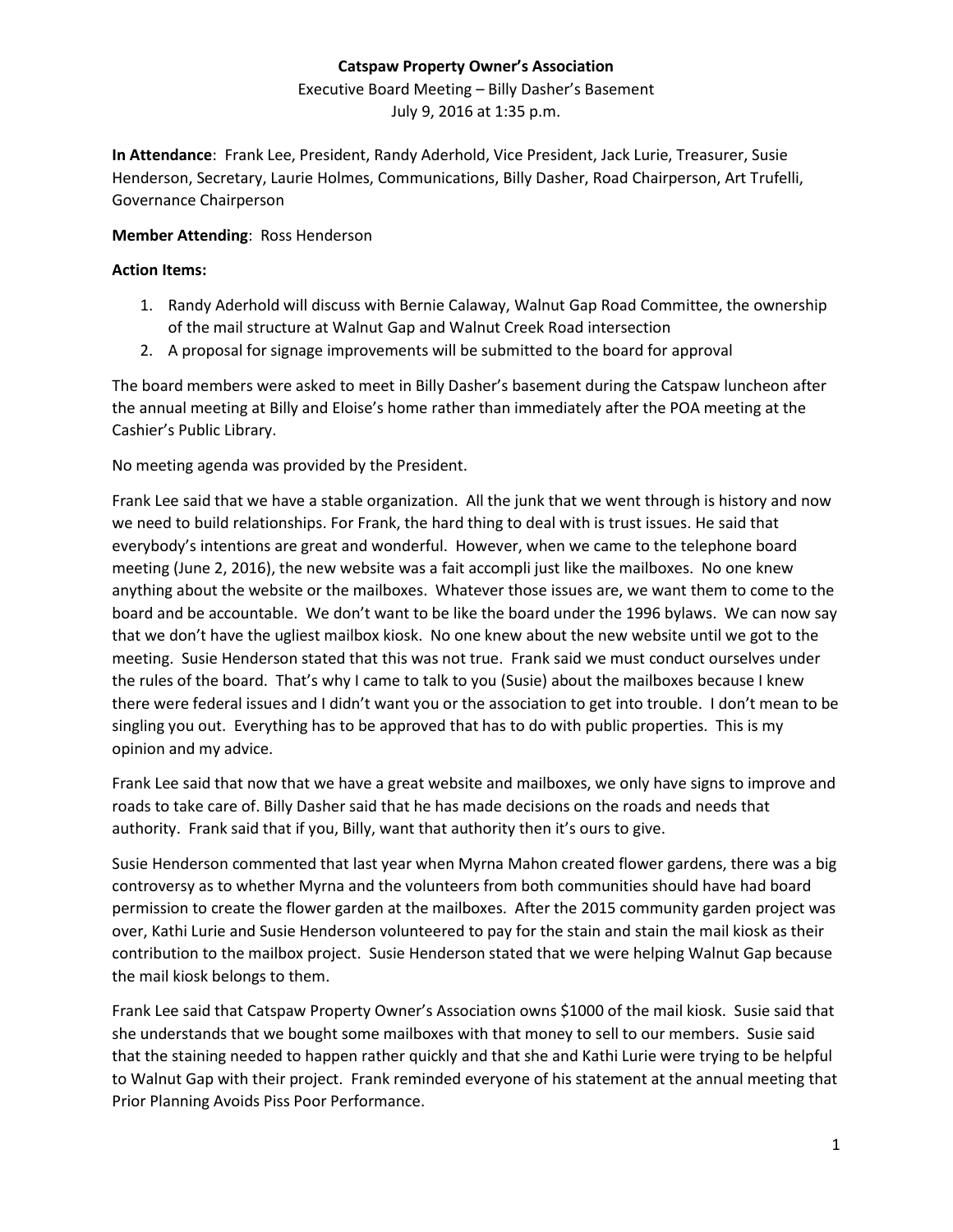## **Catspaw Property Owner's Association**

Executive Board Meeting – Billy Dasher's Basement July 9, 2016 at 1:35 p.m.

Susie Henderson said she was trying to understand what is being asked of her by the board. Randy Aderhold said that if I pay for something that does not give me the authority to go around the wishes of the board. He asked, "Is it okay for me to put a sign at the base of your lot that states something that I want to portray? Remember the criticism from years past that people did things without asking." Susie Henderson said that we did ask for input on the color of the stain from Jeanne Miller (Walnut Gap resident) and many others. Randy Aderhold said that "the Board is the only authority for Catspaw. If I (Randy) go around and ask my friends and don't ask the right people which is everybody else, I have violated essential principles. We have fiduciary responsibilities. This is not a lecture on fiduciary responsibilities. The fact of the matter is that it is great work, but we don't want to return to the actions of prior years that were criticized."

Jack Lurie interjected that the mailbox kiosk was not our (Catspaw POA) project. Randy Aderhold said that "Walnut Gap did not have the right to do the project without our input." If Walnut Gap wants our cooperation on the roads, they must let us provide input on the front entrance. Art Trufelli said that this is a special case. Randy Aderhold said that if they want our money, they must communicate with Catspaw.

**Roads.** There was a discussion that the Walnut Gap road chairperson, Bill Sullivan, presents invoices when the road work is done and should consult with Catspaw about the road work prior to completing it. Randy said, "If they are going to take my money for the roadway and entrance, they must consult me." There was also discussion that Catspaw is trying to work cooperatively with Walnut Gap on the roads.

Randy said to send everything to him by email. He said that he gets lost if he has to register somewhere. Laurie said that he must register for the website which is easy to do. Frank Lee said that he has an email group for the board. Laurie said that emails can also be sent from the website and a copy is maintained.

Frank Lee said that he agreed that blowing leaves out of the ditches was important. Billy Dasher said that if you are walking the roads, remove twigs from ditches to avoid a plugged culvert and overflowing ditch. Laurie Holmes said that she was not surprised that leaves accumulated on Rusty Ridge Road where no one had lived for years.

Randy Aderhold said that Ross and Susan Henderson have a sign near the left turn up Catspaw Road that says "swing wide" and has rocks on the inside of the turn; people think they are going to fall off so they cling to the curve and tear up the road. A discussion ensued about how to drive on the mountain roads. Billy Dasher said that several people have been looking at signs that will help people know how to drive up the mountain and direction signs. **A sign plan with costs will be presented to the board.** Billy Dasher said that you can't cut it on the inside of the curve going up, but you can going down. Susie Henderson said that last year the Frontier truck slid off the mountain in the winter. Two individuals tried to take the corner on the inside and slid off the mountain at the intersection of Catspaw and Buckhead Roads. They had to jump out of the truck as it slide backwards.

Randy Aderhold suggested that he was hungry and wanted to have lunch.

Ross Henderson asked when it is appropriate for member input according to the bylaws and was advised to speak now. He asked Randy to talk with Bernie Calaway (Chairperson of the Walnut Gap Road